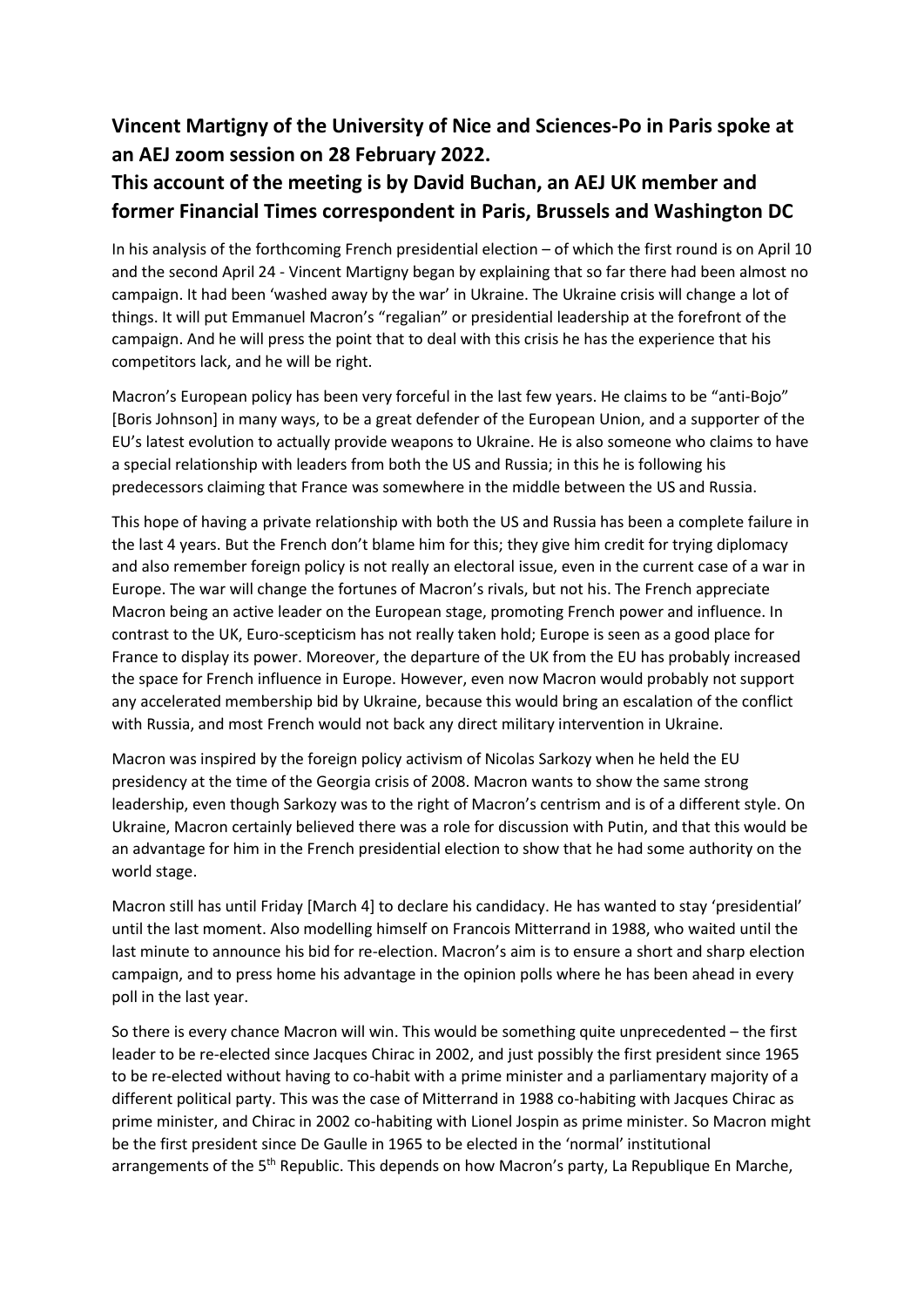fares in the June parliamentary election, but it is a bit of an empty shell, and the Republicans are probably better placed to win a parliamentary majority. There is also a tactical reason to delay announcing a candidacy. TV time devoted to a declared candidate has to be fairly balanced with time for other declared candidates, whereas Macron's TV coverage is not counted in this balance while his re-election bid remains undeclared.

Ukraine will probably kill the campaign. For a simple reason. Macron's three main opponents – Marine Le Pen, Eric Zemmour, both from the extreme right, and Jean-Luc Mélenchon, hard line leftwinger. They have all supported Putin for years. Very hard for these candidates to appear legitimate when French public opinion is 99% against the war that President Putin has launched. What these pro-Russia candidates are saying now is not freedom for Ukraine, but peace at any cost and that France should be neutral. This is likely to cause their poll ratings to drop. This is also going to be tough for Valerie Pécresse, candidate for the Republicans, equivalent of the UK's Conservative party. She is not pro-Putin, though she is a fluent Russian speaker and knows Russia well. Her real problem is her predecessor Francois Fillon, a pro-Putin former prime minister under Nicolas Sarkozy and a former Republican presidential candidate. Until the war broke out, Fillon worked for Rosneft, the Russian oil major. Pécresse has been criticised for not distancing herself more from Fillon.

So far it has been one of the dullest campaigns in recent years. With 45 days to go to the 1<sup>st</sup> round, the polls are more or less stable – with Macron at 24-25%, Le Pen 17-18 % Le Pen, Zemmour 13-15%, Pécresse 11-13%. The left is way behind, and very divided between 5 candidates. So Macron is surrounded by political dwarfs, but 24% is not much. Compare this with Sarkozy's 31% in the  $1^{st}$ round in 2007, Hollande's 27% in 2012, and Macron got 22% in 2017. But the French system makes it possible to reach the 2<sup>nd</sup> round with a small score; Chirac never went above 20% in the 1<sup>st</sup> round of a presidential election. The left and right are completely in pieces, with only Macron in the centre, as in 2017. The French political spectrum has shifted to the right in recent years, so there could be a chance for a strong right wing candidate. In theory, this could be Pécresse, but she is a poor public speaker, finds it hard to distinguish her ideas from those of Macron, and has to deal with her own party's tough right wing.

Immigration and national identity have been made campaign issues by the right, especially by Eric Zemmour with his *grand remplacement* claim that Muslims are "invading" France. He is exploiting the fact that multi-culturalism has become a dirty word in French politics, with the French still fantasising that France is not a country of immigration, although in fact it has been for the past 200 years. The *gilets jaunes* are still a force to be reckoned with, their spirits revived by the anti-vax movement and the recent surge in energy prices. But in the elections most will probably abstain; if they do vote it will be for the extremes of right and left. In reality, Macron's public promises to protect hospitals after the Covid pandemic whatever it costs have re-centred his image from one of favouring the rich back to being a man of the centre -- even a proponent of a big state role and high public spending. Macron is politically flexible, says Vincent Martigny --a man "without ideological vertebrae", not hide-bound to old ideas but at core a free-market liberal, at least in French terms.

The possible failure of one or several candidates -- more likely Zemmour than Le Pen -- to get enough endorsements to run in the election would anger some, and more generally re-open the debate about the institutions of the  $5<sup>th</sup>$  Republic which the speaker described as "not fit for purpose". The system was built for General de Gaulle, and has some undemocratic features. That is very obvious with Macron, around whom all revolves: one man takes all the space. Remember, a French president has more unchecked power than any western politician, even a US president.